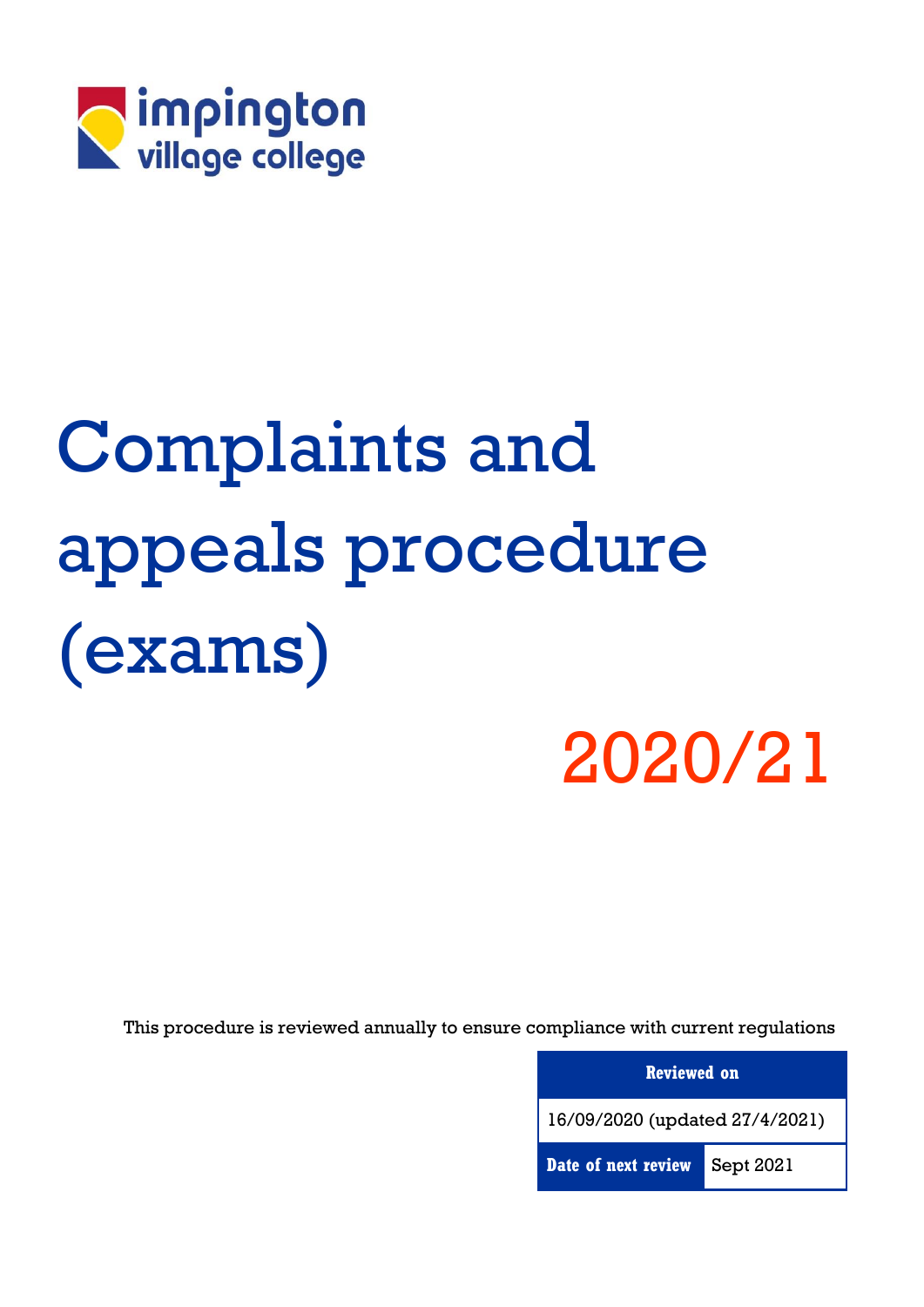# **Purpose of the procedure**

This procedure confirms Impington Village College's compliance with JCQ's *General Regulations for Approved Centres 2020-2021, section 5.8* that the centre will *draw to the attention of candidates and their parents/carers their written complaints and appeals procedure which will cover general complaints regarding the centre's delivery or administration of a qualification."*

# **Grounds for complaint**

A candidate (or their/parent/carer) may make a complaint on the grounds below (this is not an exhaustive list).

#### **Teaching and learning**

- ▶ Quality of teaching and learning, for example
	- ▶ Non-subject specialist teacher without adequate training/subject matter expertise utilised on a long-term basis
	- ▶ Teacher lacking knowledge of new specification/incorrect core content studied/taught
	- Core content not adequately covered
	- Inadequate feedback for a candidate following assessment(s)
- Pre-release/advance material/set task issued by the awarding body not provided on time to an exam candidate
- $\blacktriangleright$  The taking of an assessment, which contributes to the final grade of the qualification, not conducted according to the JCQ/awarding body instructions
- The marking of an internal assessment, which contributes to the final grade of the qualification, not undertaken according to the requirements of the awarding body (complainant should refer to the centre's *internal appeals procedure*)
- Centre fails to adhere to its *internal appeals procedure*
- Candidate not informed of their centre assessed marks prior to marks being submitted to the awarding body
- Candidate not informed of their centre assessed marks in sufficient time to request/appeal a review of marking prior to marks being submitted to the awarding body
- Candidate not given sufficient time to review materials to make a decision whether to request a review of centre assessed marks

#### **Access arrangements**

- Candidate not assessed by the centre's appointed assessor
- Candidate not involved in decisions made regarding their access arrangements
- Candidate did not consent to personal data being shared electronically (by the nonacquisition of a signed data protection notice/candidate data personal consent form
- Candidate not informed/adequately informed of the arrangements in place and the subjects or components of subjects where the arrangements would not apply
- Exam information not appropriately adapted for a disabled candidate to access it
- Adapted equipment put in place failed during exam/assessment
- Approved access arrangement(s) not put in place at the time of an exam/assessment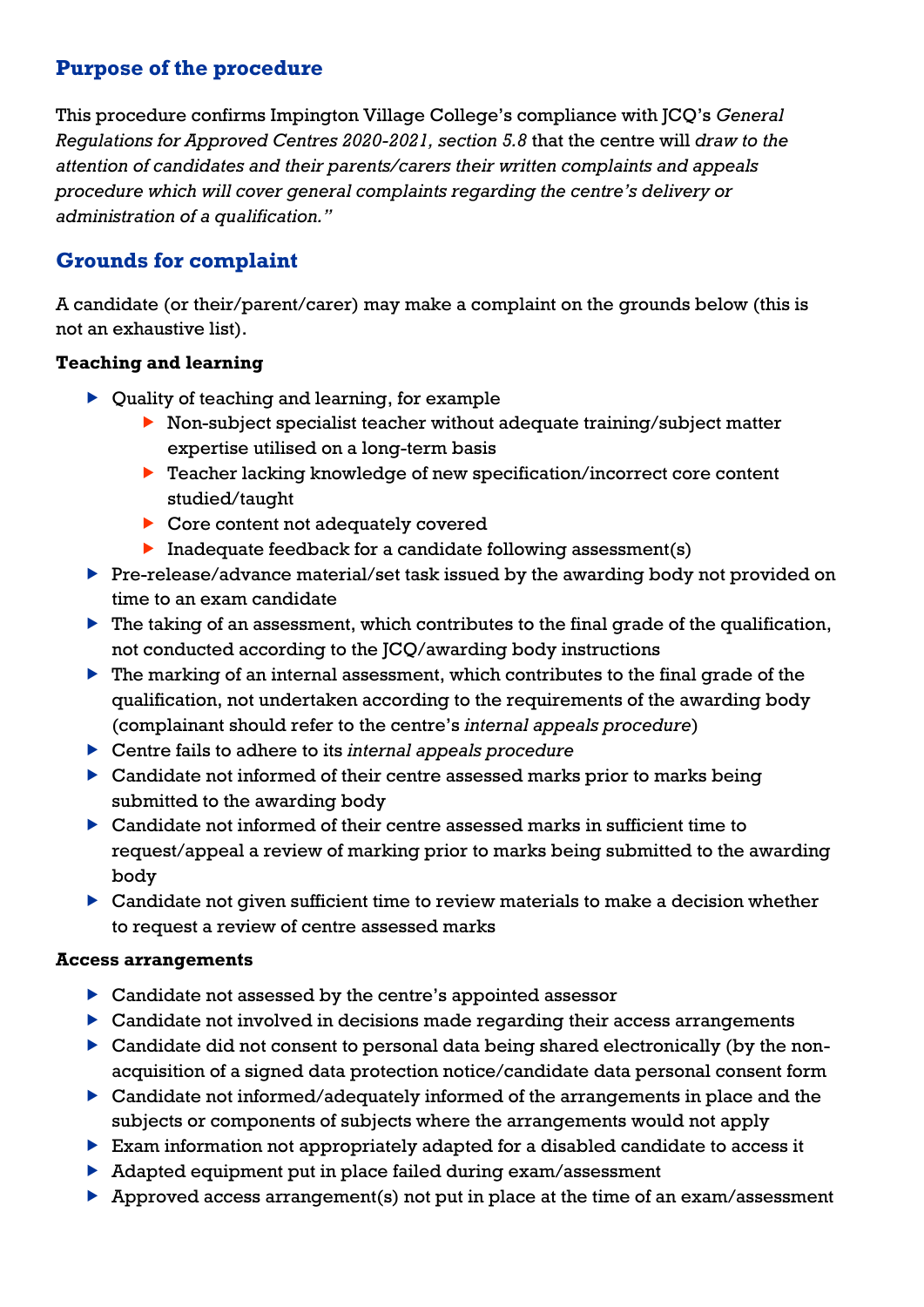Appropriate arrangements not put in place at the time of an exam/assessment as a consequence of a temporary injury or impairment

#### **Entries**

- Failure to clearly explain a decision of early entry for a qualification to candidate (or parent/carer)
- Candidate not entered/entered late (incurring a late entry fee) for a required exam/assessment
- Candidate entered for a wrong exam/assessment
- ▶ Candidate entered for a wrong tier of entry

#### **Conducting examinations**

- Failure to adequately brief candidate on exam timetable/exam regulations prior to exam/assessment taking place
- Room in which exam held did not provide candidate with appropriate conditions for taking the exam
- $\blacktriangleright$  Inadequate invigilation in exam room
- $\blacktriangleright$  Failure to conduct exam according to the regulations
- Online system failed during (on-screen) exam/assessment
- **Disruption during exam/assessment**
- Alleged, suspected or actual malpractice incident not investigated/reported
- Eligible application for special consideration for a candidate not submitted/not submitted to timescale
- Failure to inform/update candidate on the outcome of a special consideration application

#### **Results and Post-results**

- Before exams, candidate not made aware of the arrangements for post-results services and the accessibility of senior members of centre staff after the publication of results
- Candidate not having access to a member of senior staff after the publication of results to discuss/make decision on the submission of a review/enquiry
- Candidate request for return of work after moderation and work not available/disposed of earlier than allowed in the regulations
- Candidate (or parent/carer) unhappy with a result (complainant to refer via exams officer to awarding body *post-results services*)
- Candidate (or parent/carer) unhappy with a centre decision not to support a clerical recheck, a review of marking, a review of moderation or an appeal (complainant to refer to the centre's *internal appeals procedure*)
- ▶ Centre applied for the wrong post-results service/for the wrong exam paper for a candidate
- ▶ Centre missed awarding body deadline to apply for a post-results service
- ▶ Centre applied for a post-results service for candidate without gaining required candidate consent/permission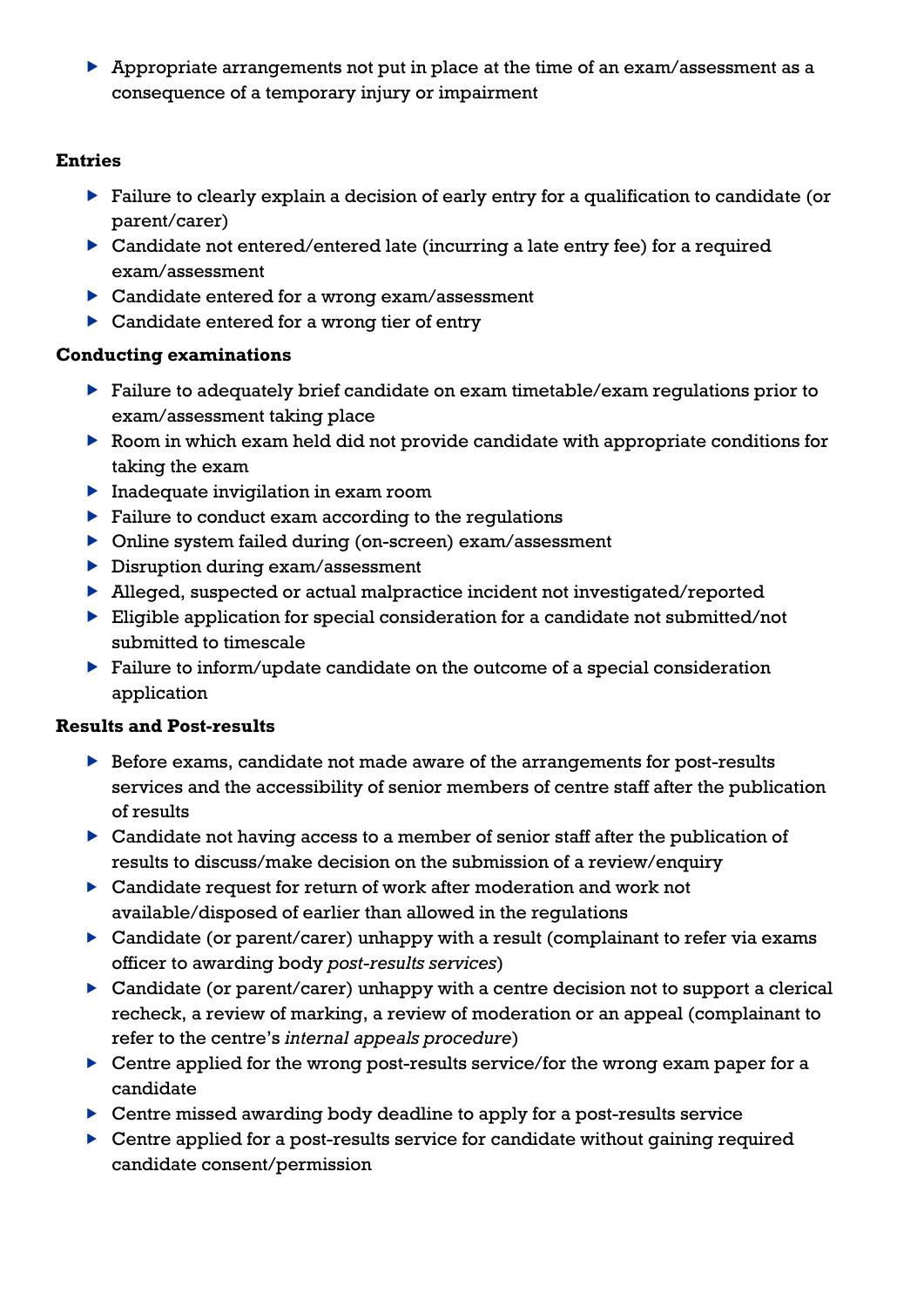#### **Updated 27/4/2021**

#### **Summer 2021**

Due to the Covid -19 pandemic exams are no longer going ahead as planned and for summer 2021 candidate's grades will be determined by a teacher-assessed grade. A candidate (or their parent/carer) may make a complaint on the grounds below (this is not an exhaustive list).

#### **Determining Teacher assessed grades**

- Centre did not follow their written procedure for the determination & internal quality assurance of Teacher assessed grades.
- Centre did not follow procedures properly or consistently within the Centre Policy.
- Centre did not make candidate aware of the evidence used to determine a Teacher assessed grade.
- Candidate (or parent/carer) were not given the necessary information around the process surrounding how Teacher assessed grades were calculated.
- Illness or other personal circumstances that might have affected performance of individual candidates during assessments were not taken into account when determining a Teacher assessed grade.

#### **Results and appeals**

- Before publication of results, candidates (or parent/carer) were not made aware of the arrangements for the post-results appeals procedure and the accessibility of senior members of centre staff after the publication of results to provide advice on the appeals process in place.
- Candidate (or parent/carer) unhappy that the centre did not make available staff to provide the necessary pastoral support and guidance on receipt of results.
- Candidate unhappy that the centre did not have appropriate staff available to respond promptly to any requests for information from awarding organisations e.g. missing or incomplete results to enable issues to be resolved swiftly.
- Candidate (or parent/carer) unhappy that the centre did not have in place the necessary arrangements to conduct reviews or submit appeals swiftly and promptly.
- Candidate (or parent/carer) were not given information regarding the necessary stages of appeals
- Centre has refused to conduct a review or submit an appeal on behalf of the candidate.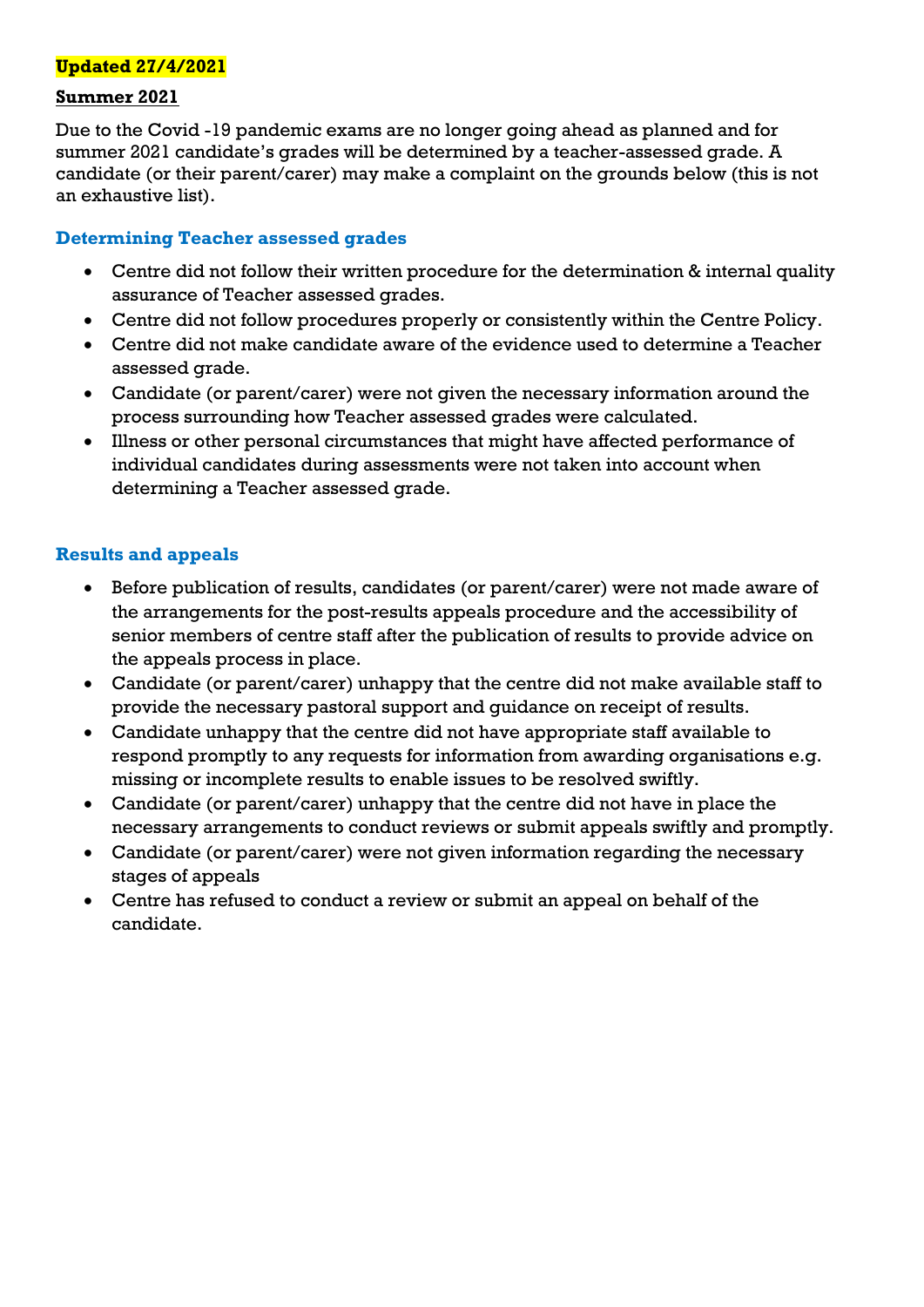# **Complaints and appeals procedure**

If a candidate (or their parent/carer) has a general concern or complaint about the centre's delivery or administration of a qualification they are following, Impington Village College encourages them to try to resolve this informally in the first instance. A concern or complaint should be made in person, by telephone or in writing to the head of centre.

If a complaint fails to be resolved informally the candidate (or their parent/carer) is then at liberty to make a formal complaint.

#### **How to make a formal complaint**

- A formal complaint should be submitted in writing by completing a **complaints and appeals form**
- Forms are available from the Exams Office.
- ▶ Completed forms should be returned to the Exams Office
- **Forms received will be logged by the centre and acknowledged within 5 working** days.

#### **How a formal complaint is investigated**

- ▶ The head of centre will further investigate or appoint a member of the senior leadership team (who is not involved in the grounds for complaint and has no personal interest in the outcome) to investigate the complaint and report on the findings and conclusion.
- $\blacktriangleright$  The findings and conclusion will be provided to the complainant within 10 working days.

#### **Appeals**

Following the outcome, if the complainant remains dissatisfied and believes there are clear grounds, an appeal can be submitted.

- Any appeal must be submitted in writing by again completing a **complaints and appeals form** within 10 working days from the date of response received.
- **Forms received will be logged by the centre and acknowledged within 5 working** days.
- ▶ The appeal will be referred to the Chair of Governors for consideration.
- $\triangleright$  The Chair of Governors will inform the appellant of the final conclusion in writing within 10 working days.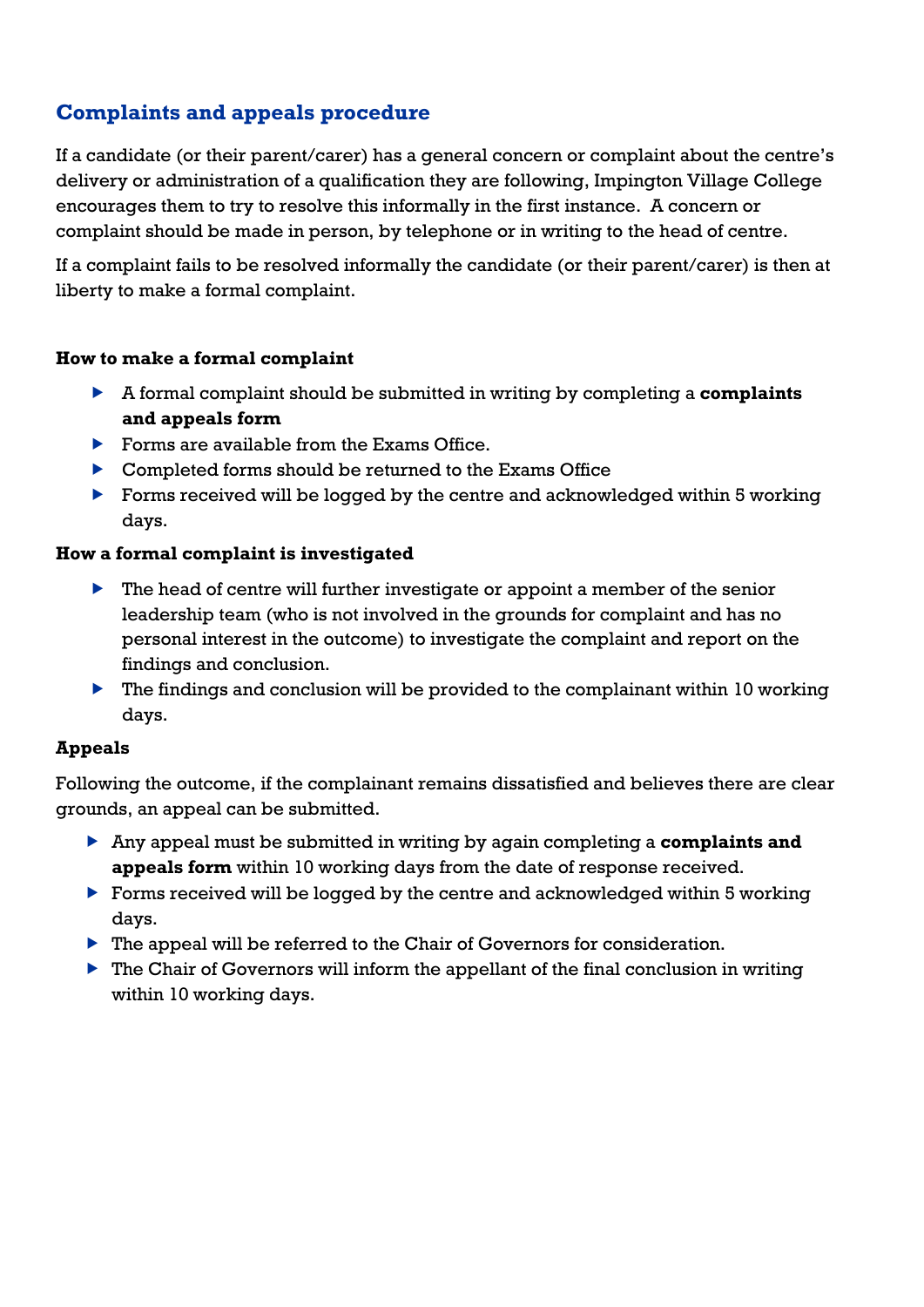### **Complaints and appeals form**

**FOR CENTRE USE ONLY**

Date received

Please tick box to indicate the nature of your complaint/appeal Reference No.

- $\Box$  Complaint/appeal against the centre's delivery of a qualification
- $\Box$  Complaint/appeal against the centre's administration of a qualification
- □ Complaint/appeal against Summer 2021 exam processes

| Name of complainant/appellant                                                                                                          |                                                                                                                                      |  |  |  |
|----------------------------------------------------------------------------------------------------------------------------------------|--------------------------------------------------------------------------------------------------------------------------------------|--|--|--|
| Candidate name if different to complainant/appellant                                                                                   |                                                                                                                                      |  |  |  |
| Please state the grounds for your complaint/appeal below                                                                               |                                                                                                                                      |  |  |  |
|                                                                                                                                        |                                                                                                                                      |  |  |  |
|                                                                                                                                        |                                                                                                                                      |  |  |  |
|                                                                                                                                        |                                                                                                                                      |  |  |  |
|                                                                                                                                        |                                                                                                                                      |  |  |  |
|                                                                                                                                        |                                                                                                                                      |  |  |  |
|                                                                                                                                        |                                                                                                                                      |  |  |  |
|                                                                                                                                        |                                                                                                                                      |  |  |  |
|                                                                                                                                        |                                                                                                                                      |  |  |  |
|                                                                                                                                        |                                                                                                                                      |  |  |  |
|                                                                                                                                        |                                                                                                                                      |  |  |  |
| dates, names etc. and provide any evidence you may have to support what you say                                                        | If your complaint is lengthy please write as bullet points; please keep to the point and include relevant detail such as             |  |  |  |
| teaching and learning which have impacted the candidate                                                                                | Your appeal should identify the centre's failure to follow procedures as set out in the relevant policy, and/or issues in            |  |  |  |
|                                                                                                                                        | If necessary, continue on an additional page if this form is being completed electronically or overleaf if hard copy being completed |  |  |  |
| Detail any steps you have already taken to resolve the issue(s) and what you would consider to be a good<br>resolution to the issue(s) |                                                                                                                                      |  |  |  |
|                                                                                                                                        |                                                                                                                                      |  |  |  |
|                                                                                                                                        |                                                                                                                                      |  |  |  |
|                                                                                                                                        |                                                                                                                                      |  |  |  |
|                                                                                                                                        |                                                                                                                                      |  |  |  |
| Complainant/appellant signature:                                                                                                       | Date of signature:                                                                                                                   |  |  |  |

This form must be completed in full; an incomplete form will be returned to the complainant/appellant